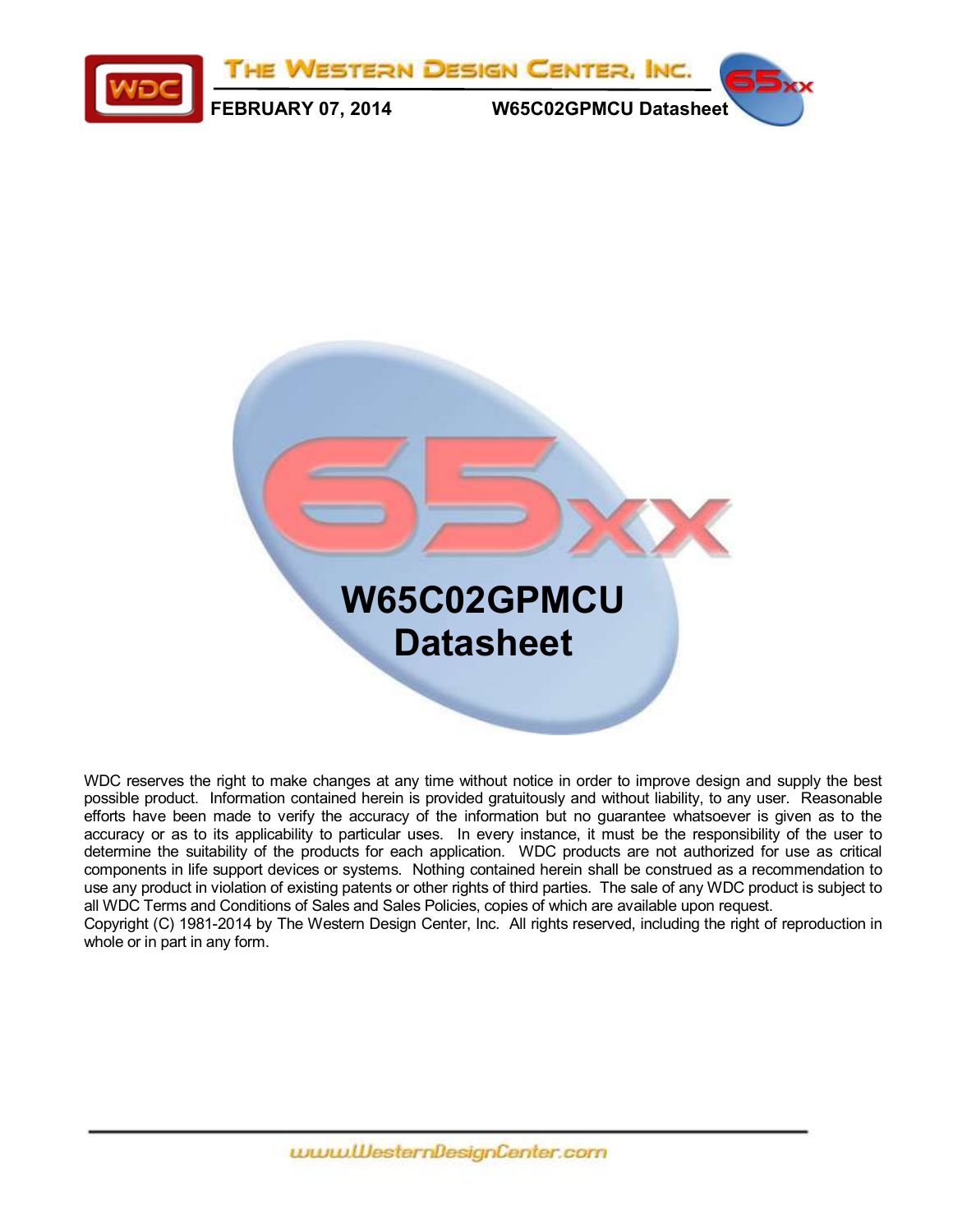

THE WESTERN DESIGN CENTER, INC.

**W65C02GPMCU Datasheet** 

#### <span id="page-1-0"></span>**1.1 DOCUMENT REVISION HISTORY**

| <b>Version</b> | <b>Date</b> | <b>Author</b> | <b>Description</b>                                                            |
|----------------|-------------|---------------|-------------------------------------------------------------------------------|
| 1.0            | 12/02/09    | David Gray    | <b>Initial Document Release</b>                                               |
| 1.1            | 09/19/13    | David Gray    | W6502SPMCU is now W65C02GPMCU                                                 |
| 1.2            | 02/07/14    | David Gray    | Updated spec to show clock speed of 25MHz<br>on W65C832PXB. Minor typo fixes. |
|                |             |               |                                                                               |
|                |             |               |                                                                               |
|                |             |               |                                                                               |
|                |             |               |                                                                               |
|                |             |               |                                                                               |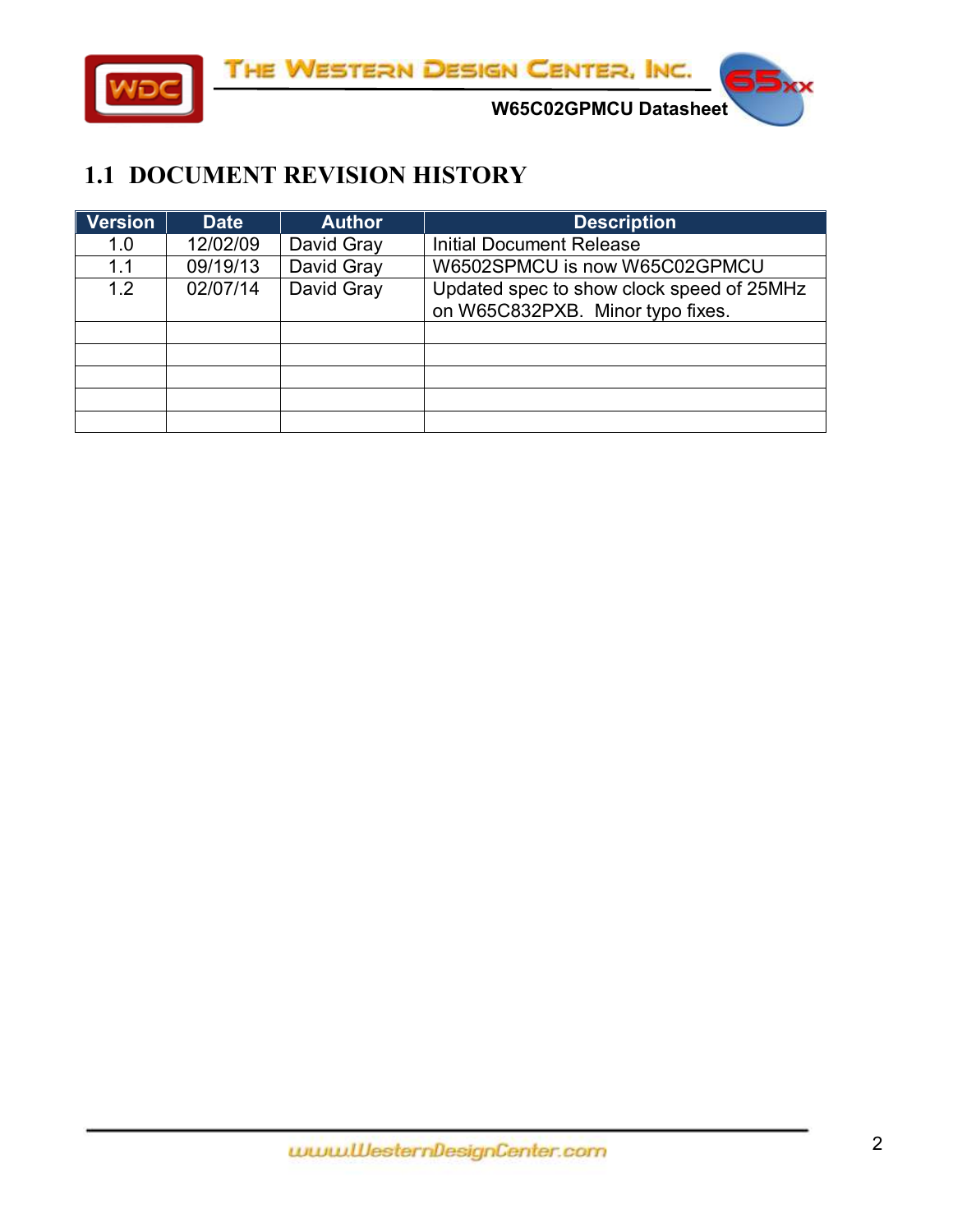

#### **Table of Contents**

| 1.1                                                             |  |
|-----------------------------------------------------------------|--|
| 1.2                                                             |  |
| 2 <sup>7</sup>                                                  |  |
| $\overline{2}.1$                                                |  |
| $\overline{2.2}$                                                |  |
|                                                                 |  |
|                                                                 |  |
| 2.3.1 Hardware Breakpoint Module (HBM) Register Descriptions  9 |  |
|                                                                 |  |
|                                                                 |  |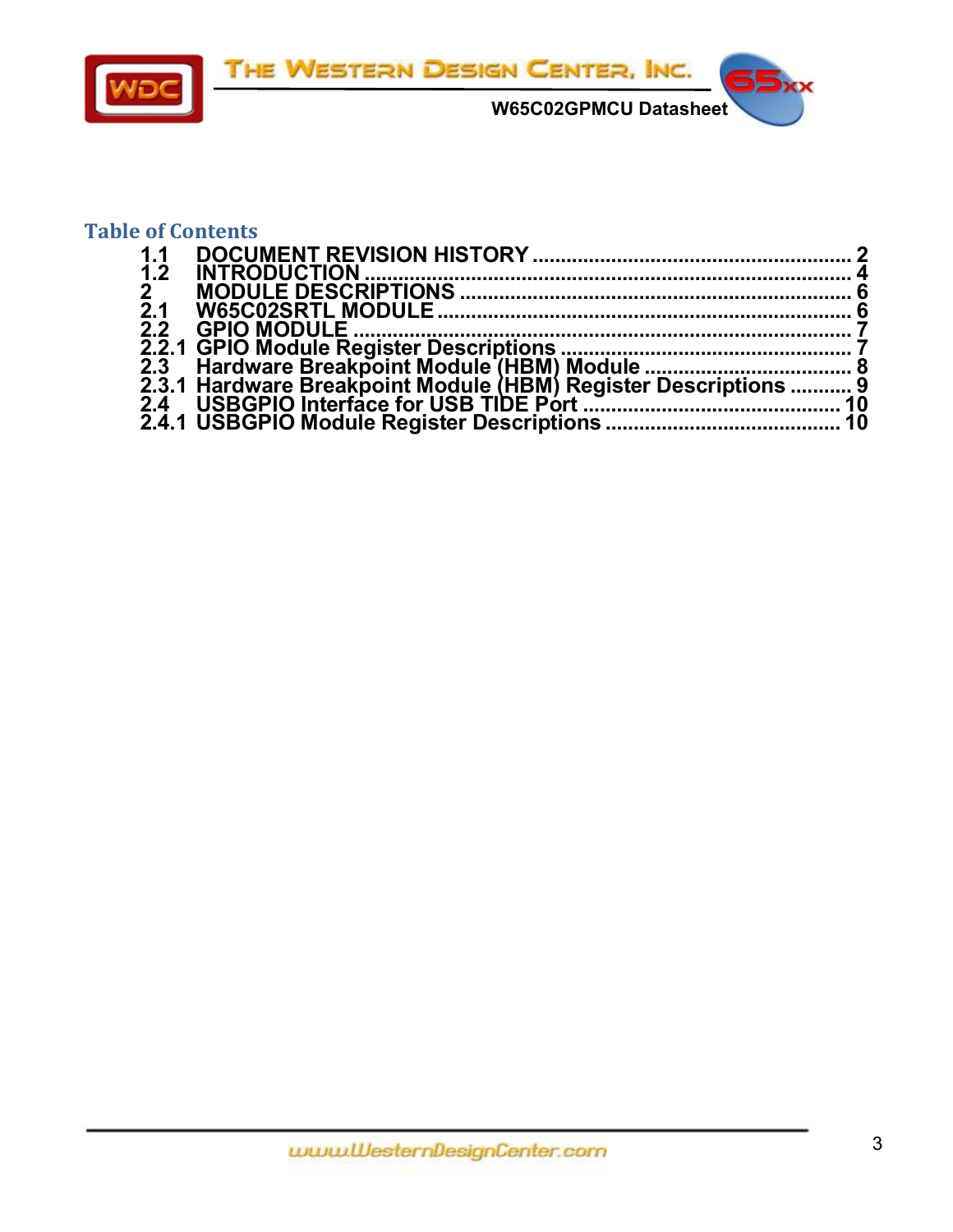

# <span id="page-3-0"></span>**1.2 INTRODUCTION**

The W65C02GPMCU is a minimal System on Programmable Chip example based on WDC's Verilog IP Cores. This controller uses the W65C02SRTL as the processor and provides the user with a complete kit to begin application development and familiarization with the 65xx technology family. This controller was designed for WDC's W65C832PXB. This board features a Lattice ECP2M50 FPGA device. A separate user guide is available for the W65C832PXB.

The software platform that works with the W65C02GPMCU is made up an easy to customize embedded monitor and WDC's WDCTools Tool Suite. The monitor provides in-circuit debug capabilities tethering the features of the hardware and WDCTools. The WDCTools Suite provides all of the application development tools needed including: IDE, Instruction Set Simulator, Debugger, Assemblers, ANSI/ISO Standard Compilers, Optimizers, Linker, Symbol Tool, and Librarian.

#### KEY FEATURES OF THE W65C02GPMCU

- W65C02SRTL Microprocessor Core running @ 25MHz
- 32K x 8 FlashROM on chip
- 32K x 8 SRAM on chip
- General Purpose IO modules (2 used for Parallel TIDE Port Interface, 2 for USB TIDE Port Interface, 1 for LEDs Interface, 2 for Dual 7- Segment LED, 1 for User pushbuttons and HEX Input)
- Programmable Hardware Breakpoint for added in-circuit debug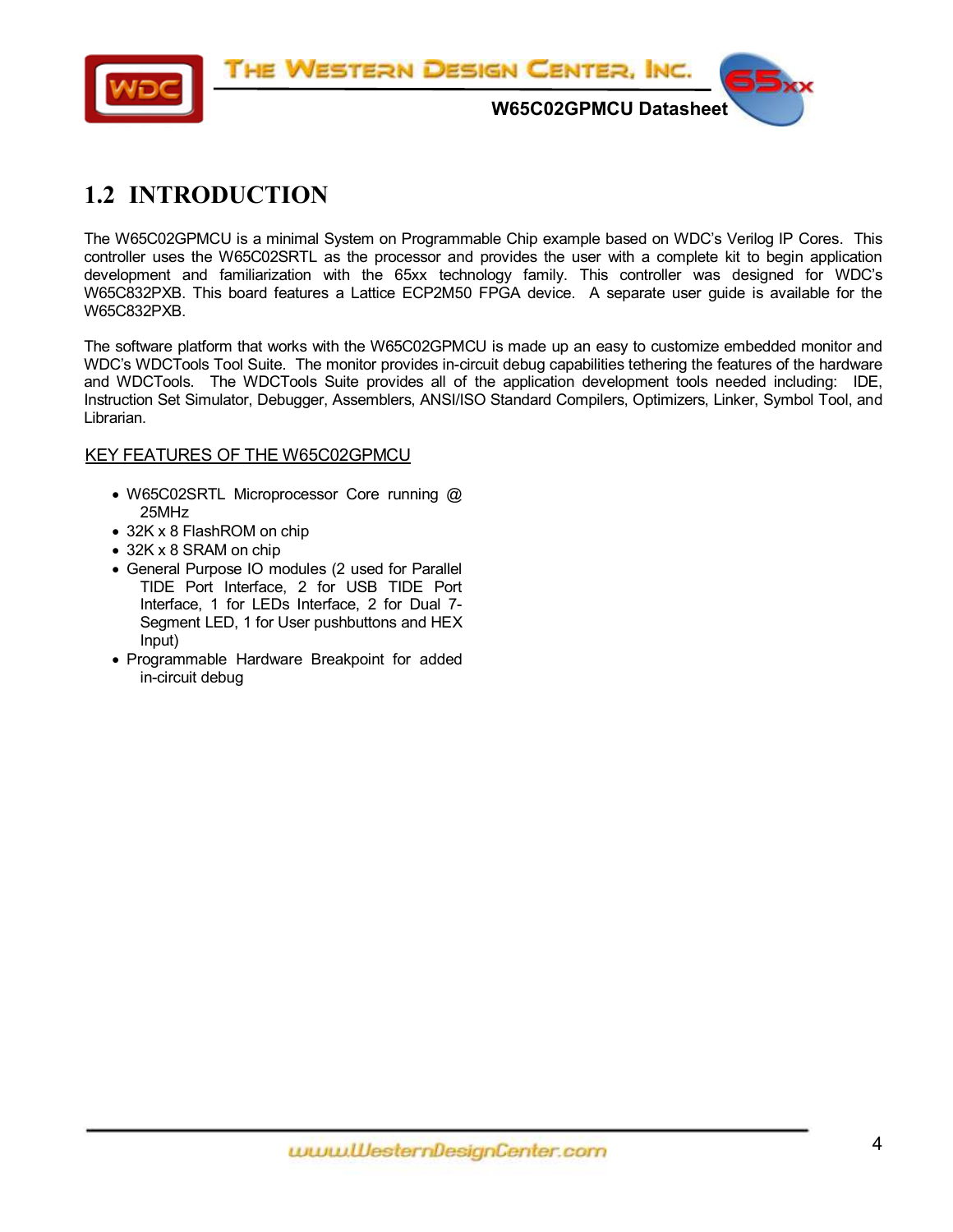

THE WESTERN DESIGN CENTER, INC.



ਤ

#### MEMORY MAP

| <b>Start</b> | End           | <b>Size</b>     | <b>Description</b>                           |
|--------------|---------------|-----------------|----------------------------------------------|
| 0x8000       | <b>OXFFFF</b> | <b>32 KB</b>    | <b>32KB Internal ROM</b>                     |
| 0x7F00       | 0x7FFF        | 256 B           | 256 Byte SRAM Used by WDC Monitor            |
| 0x7EFA       | 0x7EFF        | 6B              | 6 Bytes Shadow Vectors Used by WDC Monitor   |
| 0x7E80       | 0x7EF9        | 122 B           | 122 Bytes RAM Reserved for WDC Monitor       |
| 0x7E30       | 0x7E7F        | 80 <sub>B</sub> | 80 Bytes Reserved for IO                     |
| 0x7E2C       | 0x7E2F        | 4B              | <b>GPIO7 Registers (Pushbuttons and Hex)</b> |
| 0x7E28       | 0x7E2B        | 4B              | <b>GPIO6 Registers (LEDs)</b>                |
| 0x7E24       | 0x7E27        | 4 <sub>B</sub>  | <b>GPIO5 Registers (USB-TIDE CTRL Reg)</b>   |
| 0x7E20       | 0x7E23        | 4B              | <b>GPIO4 Registers (USB-TIDE Data Reg)</b>   |
| 0x7E1C       | 0x7E1F        | 4B              | <b>GPIO3 Registers (Left 7-Segment)</b>      |
| 0x7E18       | 0x7E1B        | 4B              | <b>GPIO2 Registers (Right 7-Segment)</b>     |
| 0x7E14       | 0x7E17        | 4B              | <b>GPIO1 Registers (Parallel TIDE Port)</b>  |
| 0x7E10       | 0x7E13        | 4B              | <b>GPIO0 Registers (Parallel TIDE Port)</b>  |
| 0x7E00       | 0x7E0F        | 16B             | <b>Hardware Breakpoint Registers</b>         |
| 0x0200       | 0x7DFF        | 31744B          | 31744 Byte Internal USER SRAM                |
| 0x0100       | 0x01FF        | 256 B           | <b>Stack Page Memory</b>                     |
| 0x0000       | 0x00FF        | 256 B           | <b>Zero Page Memory</b>                      |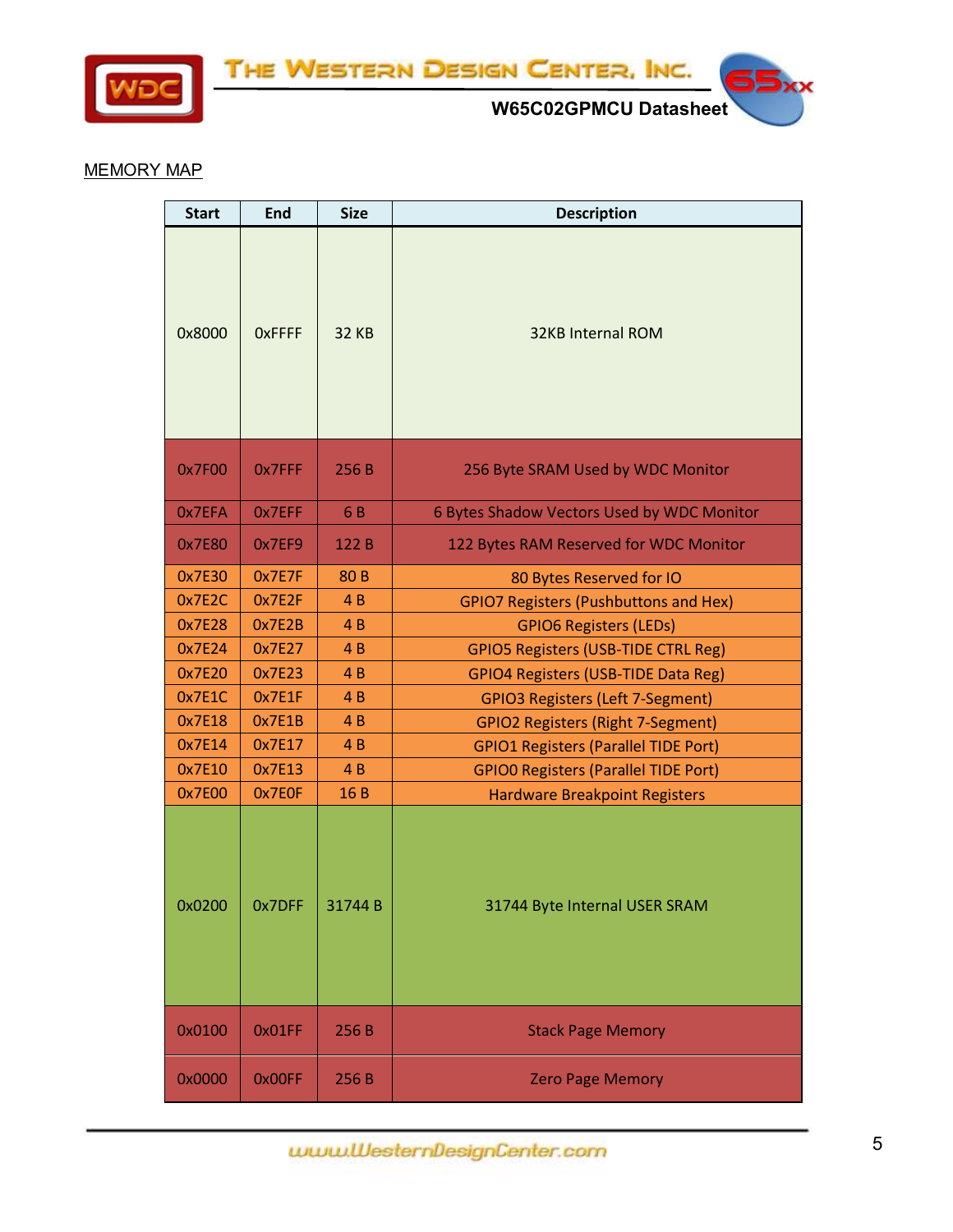

# <span id="page-5-0"></span>**2 MODULE DESCRIPTIONS**

# <span id="page-5-1"></span>**2.1 W65C02SRTL MODULE**

The W65C02S Microprocessor Programming Model, Status Register Coding, and Vector Table, are shown below. Please refer to WDC's W65C02S datasheet for complete information.



Figure 2.3.1 W65C02S Microprocessor Programming Model





| Address            | Label         | <b>Function</b>                         |
|--------------------|---------------|-----------------------------------------|
| $\parallel$ FFFF,E | <b>IRQBRK</b> | <b>BRK Vector High, Low</b>             |
| $\parallel$ FFFD,C | <b>IRQRES</b> | <b>RES Vector High, Low</b>             |
| $I$ FFFB.A         | NMI           | Non-Maskable Interrupt Vector High, Low |
|                    |               |                                         |

Table 2-5 Vector Table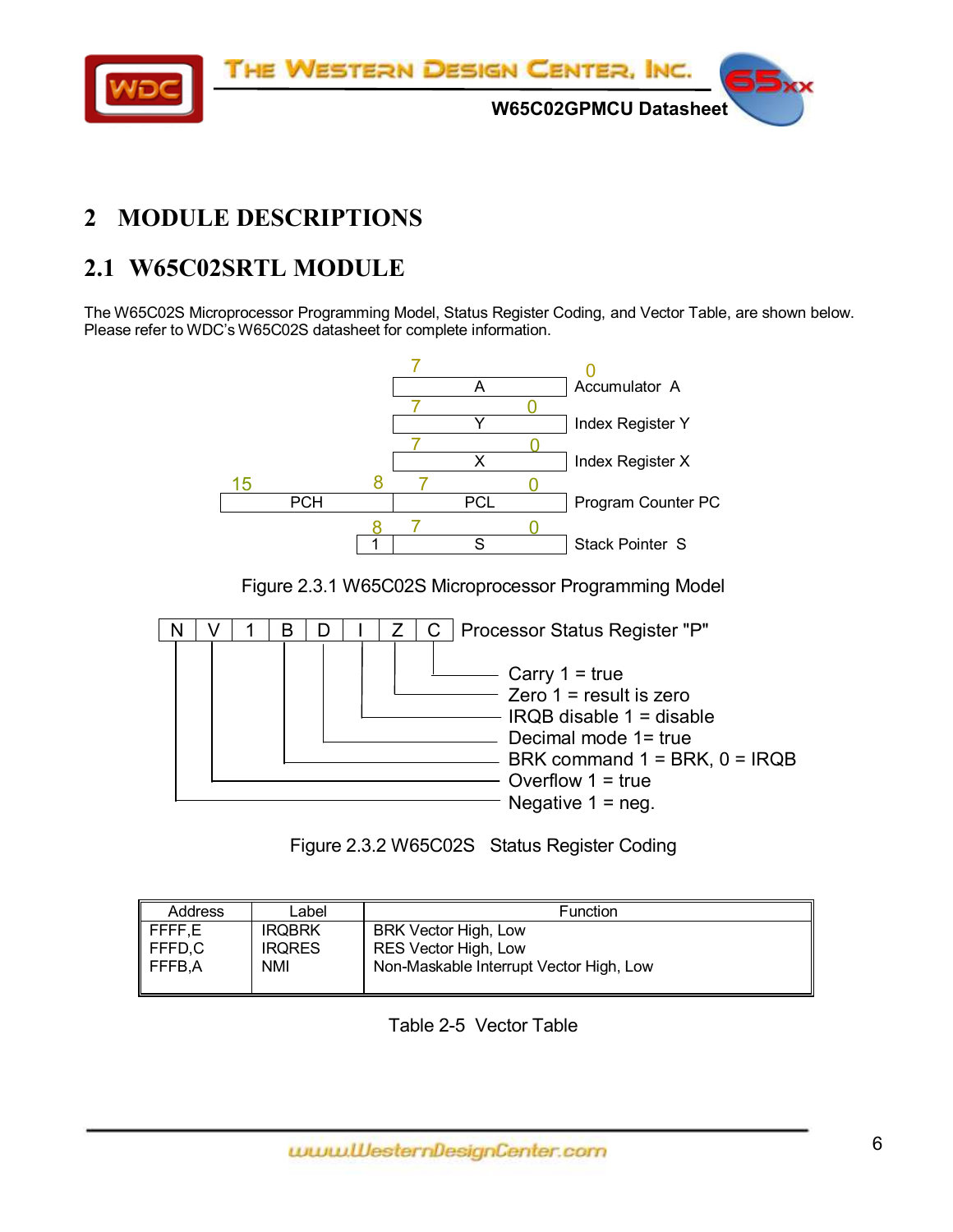

# <span id="page-6-0"></span>**2.2 GPIO MODULE**

The General Purpose Input/Output (GPIO) Module is used to transfer information to and from the board using either WDC's embedded Terbium IDE (TIDE) monitor or custom IO software for control, test or debug purposes.

The Handshake Input (HSI) pin is used to handshake data into the GPIO port through the bi-directional 8 data pins. The Handshake Output (HSO) pin is used to handshake data output on the GPIO port data pins.

The 8 IO data pins can be set individually as inputs or outputs with the Data Direction Register (DDR) of the GPIO Module.

|                  | Address =<br>0x7E(1/2)3/7/B/F |               |                                                    | <b>GPIO_CTRL_STAT: GPIO Control/Status Register</b>      |  |  |             | Reset Value = $0x02$ |  |  |  |
|------------------|-------------------------------|---------------|----------------------------------------------------|----------------------------------------------------------|--|--|-------------|----------------------|--|--|--|
| $7:0-$<br>$\geq$ | <b>GIRQ</b>                   | <b>HIL</b>    | <b>HIE</b><br><b>TEST</b><br>$\bf{0}$<br>$\bf{0}$  |                                                          |  |  | <b>HLOM</b> | <b>HIES</b>          |  |  |  |
| <b>Bit</b>       | <b>Name</b>                   | <b>Access</b> |                                                    | <b>Description</b>                                       |  |  |             |                      |  |  |  |
| 7                | <b>GIRQ</b>                   | R/O           |                                                    | 1 = GPIO Interrupt Occurred (selected edge on HSI input) |  |  |             |                      |  |  |  |
|                  |                               |               | 0 = No GPIO Interrupt Occurred                     |                                                          |  |  |             |                      |  |  |  |
| 6                | <b>HIL</b>                    | R/O           |                                                    | $1 = HSI$ Input Level high (DSR not ready)               |  |  |             |                      |  |  |  |
|                  |                               |               | $0 = HSI$ Input Level low (DSR ready)              |                                                          |  |  |             |                      |  |  |  |
| 5                | <b>HIE</b>                    | R/W           |                                                    | 1 = HSI Interrupt enabled (GIRQ Interrupt enabled)       |  |  |             |                      |  |  |  |
|                  |                               |               | $0 =$ HSI Interrupt not enabled                    |                                                          |  |  |             |                      |  |  |  |
| 4                | TEST                          | R/W           |                                                    | 1 = Test with HSI connected to HSO                       |  |  |             |                      |  |  |  |
|                  |                               |               | $0 = Normal mode$                                  |                                                          |  |  |             |                      |  |  |  |
| 1                | <b>HLOM</b>                   |               |                                                    | 1 = HSO Level Output mode Set to high                    |  |  |             |                      |  |  |  |
|                  |                               |               | R/W<br>$0 =$ HSO Level Output mode to low (active) |                                                          |  |  |             |                      |  |  |  |
| 0                | <b>HIES</b>                   |               | 1 = HSI Interrupt Edge select set to Positive edge |                                                          |  |  |             |                      |  |  |  |
|                  |                               | R/W           |                                                    | 1 = HSI Interrupt Edge select set to Negative edge       |  |  |             |                      |  |  |  |

#### <span id="page-6-1"></span>**2.2.1 GPIO Module Register Descriptions**

|            | Address $=$<br>0x7E(1/2)2/6/A/E |                  | <b>GPIO DDR: GPIO Data Direction Register</b>                           |                                                                                      |  | Reset Value = $0x00$ |  |  |  |  |
|------------|---------------------------------|------------------|-------------------------------------------------------------------------|--------------------------------------------------------------------------------------|--|----------------------|--|--|--|--|
| $7:0-$     | DDR7                            | DDR <sub>6</sub> | DDR <sub>5</sub>                                                        | DDR <sub>3</sub><br>DDR <sub>2</sub><br>DDR <sub>1</sub><br>DDR4<br>DDR <sub>0</sub> |  |                      |  |  |  |  |
| <b>Bit</b> | <b>Name</b>                     | <b>Access</b>    |                                                                         | <b>Description</b>                                                                   |  |                      |  |  |  |  |
| $7 - 0$    | DDR[7:0]                        | R/W              | $1 =$ PIO data direction set to Output (bit 7 for PIO7, bit 0 for PIO0) |                                                                                      |  |                      |  |  |  |  |
|            |                                 |                  | $0 =$ PIO data direction set to Input (bit 7 for PIO7, bit 0 for PIO0)  |                                                                                      |  |                      |  |  |  |  |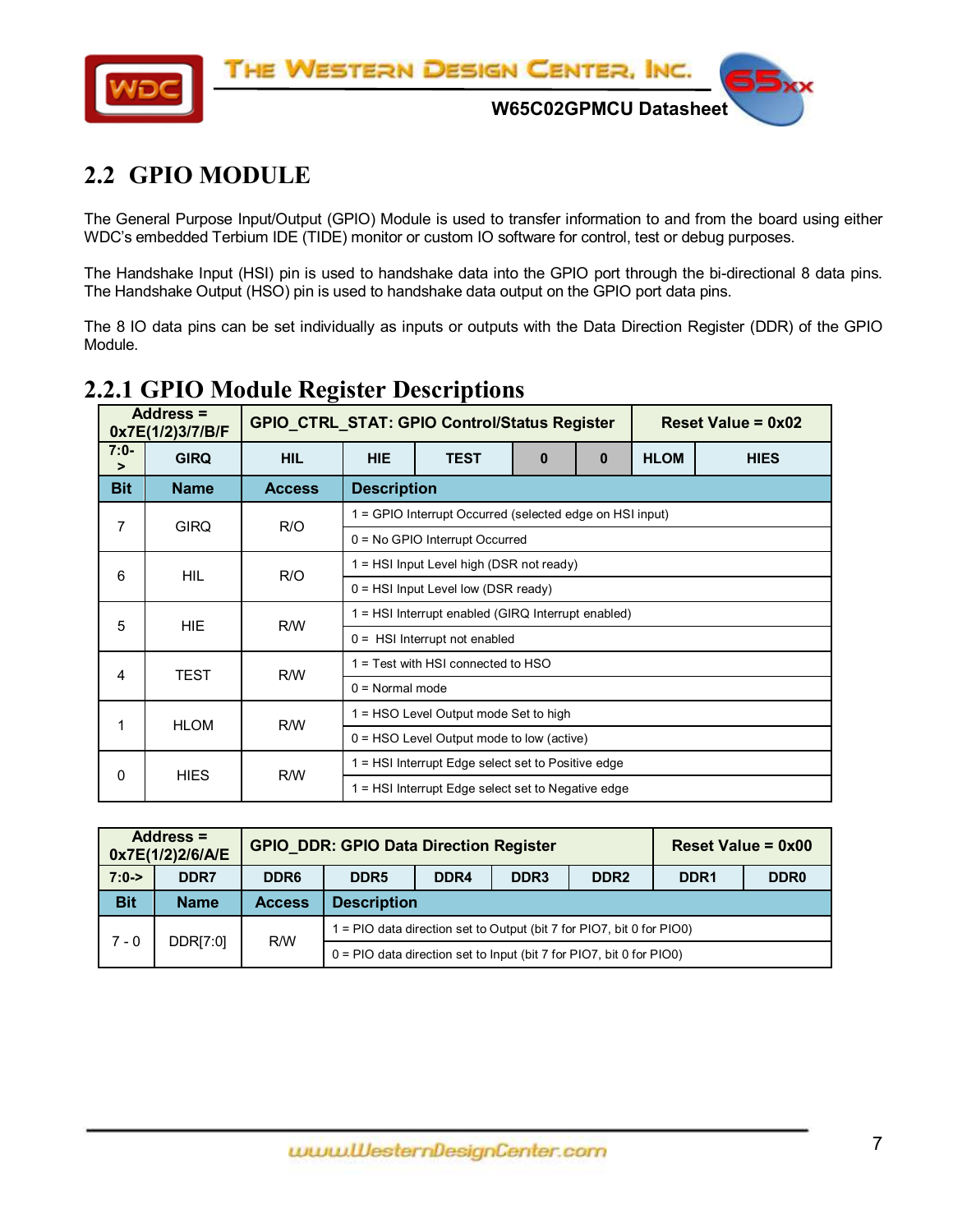



**W65C02GPMCU Datasheet** 

|            | Address =<br>0x7E(1/2)1/5/9/D |                  |                    | <b>GPIO_PUER: GPIO Pull-Up Enable Register</b>              |                  | <b>Reset Value = 0xFF</b>                                      |  |  |  |  |
|------------|-------------------------------|------------------|--------------------|-------------------------------------------------------------|------------------|----------------------------------------------------------------|--|--|--|--|
| $7:0-$     | <b>PUE7</b>                   | PUE <sub>6</sub> | PUE <sub>5</sub>   | PUE <sub>4</sub>                                            | PUE <sub>1</sub> | <b>PUE0</b>                                                    |  |  |  |  |
| <b>Bit</b> | <b>Name</b>                   | <b>Access</b>    | <b>Description</b> |                                                             |                  |                                                                |  |  |  |  |
| $7 - 0$    | PUE[7:0]                      | R/W              |                    | 1 = Pull-up on PIO Enabled (bit 7 for PIO7, bit 0 for PIO0) |                  |                                                                |  |  |  |  |
|            |                               |                  |                    |                                                             |                  | $0 =$ Pull-up on PIO Disabled (bit 7 for PIO7, bit 0 for PIO0) |  |  |  |  |

| Address =<br><b>GPIO DATA: GPIO Data Register</b><br>0x7E(1/2)0/4/8/C |                  |                  |                    |             |                  | <b>Reset Value = 0x00</b> |                  |                                                                                         |  |
|-----------------------------------------------------------------------|------------------|------------------|--------------------|-------------|------------------|---------------------------|------------------|-----------------------------------------------------------------------------------------|--|
| $7:0-$                                                                | PIO <sub>7</sub> | PIO <sub>6</sub> | PIO <sub>5</sub>   | <b>PIO4</b> | PIO <sub>3</sub> | PIO <sub>2</sub>          | PIO <sub>1</sub> | PIO <sub>0</sub>                                                                        |  |
| <b>Bit</b>                                                            | <b>Name</b>      | <b>Access</b>    | <b>Description</b> |             |                  |                           |                  |                                                                                         |  |
| $7 - 0$                                                               | PIO[7:0]         | R/W              | write)             |             |                  |                           |                  | 1 = PIO line is logic 1 (returns value of PIO line on read, sets value to assert PIO on |  |
|                                                                       |                  |                  | write)             |             |                  |                           |                  | 0 = PIO line is logic 0 (returns value of PIO line on read, sets value to assert PIO on |  |

# <span id="page-7-0"></span>**2.3 Hardware Breakpoint Module (HBM) Module**

A Hardware Breakpoint Match pulls NMIB low. Address 0F is the Control Register. The monitor needs to write a "0" into the Control Register after a breakpoint has been read to clear it. Writing a "1" to Bit 7 will cause a manual NMI if the breakpoint is enabled.

| Address  | RTL Label           | Description                                     |
|----------|---------------------|-------------------------------------------------|
| $\theta$ | BRKREG0             | Address byte 0 (bits $0-7$ )                    |
|          | BRKREG1             | Address byte 1 (bits 8-15)                      |
|          | BRKREG <sub>2</sub> | Address byte 2 (bits 16-23)                     |
| 3        | BRKREG3             | Address byte 3 (bits 24-31) Reserved            |
| 4        | DATREG0             | Data Compare Value byte 0 (bits 0-7)            |
| 5        | DATREG1             | Data Compare Value byte 1 (bits 8-15) Reserved  |
| 6        | DATREG2             | Data Compare Value byte 2 (bits 16-23) Reserved |
|          | DATREG3             | Data Compare Value byte 3 (bits 24-31) Reserved |
| 8        | Reserved            |                                                 |
| 9        | Reserved            |                                                 |
| A        | Reserved            |                                                 |
| B        | Reserved            |                                                 |
|          | Reserved            |                                                 |
| D        | Reserved            |                                                 |
| E        | Reserved            |                                                 |
| F        | <b>ICDCTRL</b>      | <b>ICD Control Register</b>                     |
|          |                     |                                                 |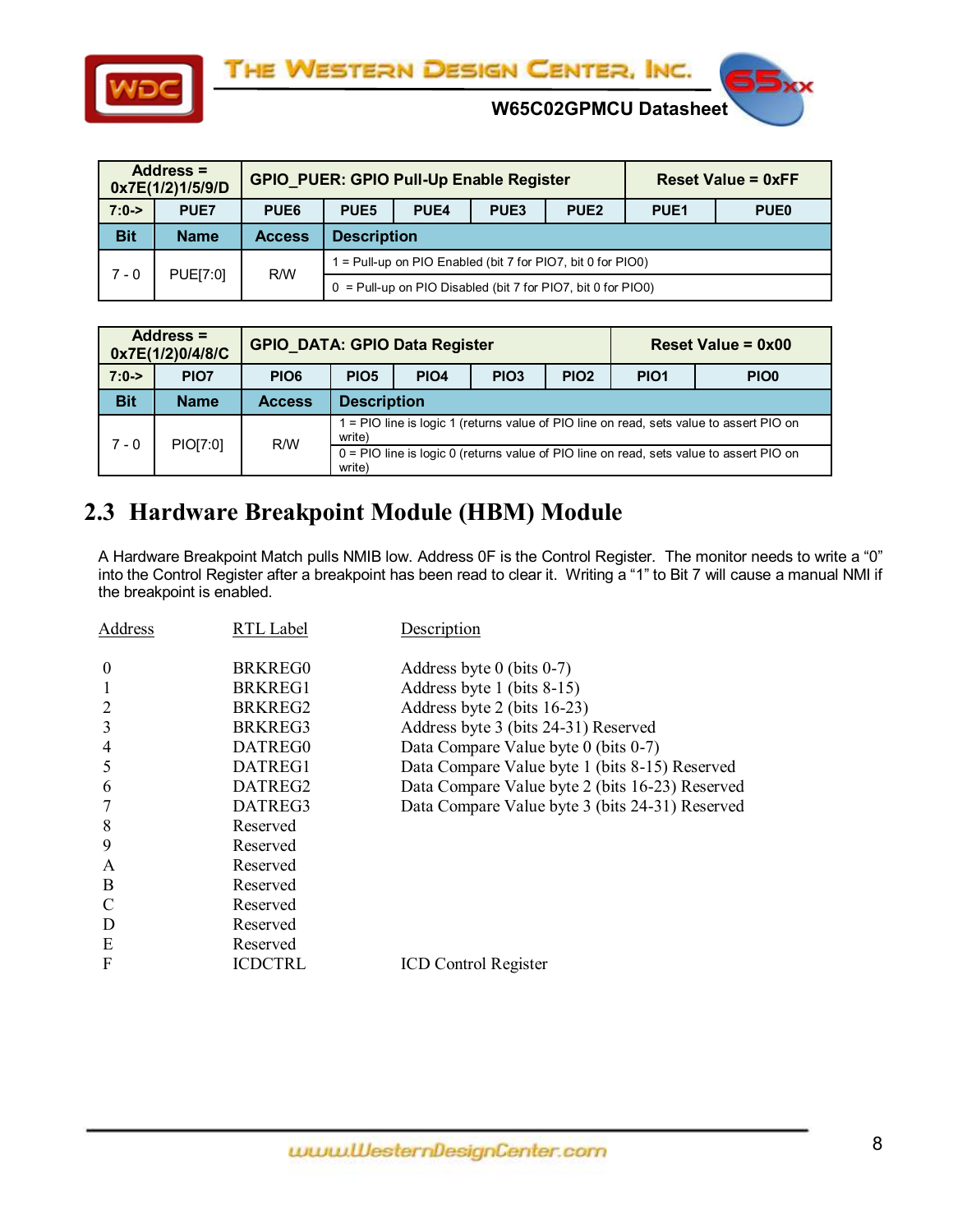THE WESTERN DESIGN CENTER, INC.



**W65C02GPMCU Datasheet** 

# <span id="page-8-0"></span>**2.3.1 Hardware Breakpoint Module (HBM) Register Descriptions**

|                  | Address =<br>0x7E0F |               |                                                        |                                  | <b>HBM ICDCTRL: Hardware Breakpoint Control</b>    |                                                                                      | <b>Reset Value =</b><br>0x00 |  |  |  |  |  |
|------------------|---------------------|---------------|--------------------------------------------------------|----------------------------------|----------------------------------------------------|--------------------------------------------------------------------------------------|------------------------------|--|--|--|--|--|
| $7:0-$<br>$\geq$ | <b>BRK</b>          | $\bf{0}$      | $\bf{0}$                                               | 0                                | <b>RWSEL</b>                                       | <b>BRKEN</b>                                                                         |                              |  |  |  |  |  |
| <b>Bit</b>       | <b>Name</b>         | <b>Access</b> |                                                        | <b>Description</b>               |                                                    |                                                                                      |                              |  |  |  |  |  |
| 7                | <b>BRK</b>          | R/W           |                                                        | 1 = Hardware Break occurred      |                                                    |                                                                                      |                              |  |  |  |  |  |
|                  |                     |               |                                                        | $0 = No$ Hardware Break occurred |                                                    |                                                                                      |                              |  |  |  |  |  |
| 3                | <b>MATCH</b>        | R/W           | 1 = Data breakpoint if DATAREG value matches bus value |                                  |                                                    |                                                                                      |                              |  |  |  |  |  |
|                  |                     |               |                                                        |                                  |                                                    | 0 = Data breakpoint if DATAREG value doesn't match bus value                         |                              |  |  |  |  |  |
| 2                | <b>DATAEN</b>       | R/W           |                                                        |                                  |                                                    | = Enable breakpoint on data bus and DATAREG match (or mismatch as selected by bit 3) |                              |  |  |  |  |  |
|                  |                     |               |                                                        | 0 = Disable breakpoint on Data   |                                                    |                                                                                      |                              |  |  |  |  |  |
| 1                | <b>RWSEL</b>        | R/W           |                                                        |                                  | = Data breakpoint on Read data (in to MPU)         |                                                                                      |                              |  |  |  |  |  |
|                  |                     |               |                                                        |                                  | $0 = Data$ breakpoint on Write data (out from MPU) |                                                                                      |                              |  |  |  |  |  |
| 0                | <b>BRKEN</b>        | R/W           |                                                        |                                  |                                                    | 1 = Enable breakpoint on match with Address in BRKREG register                       |                              |  |  |  |  |  |
|                  |                     |               |                                                        | $0 =$ Disable Address breakpoint |                                                    |                                                                                      |                              |  |  |  |  |  |

|            | <b>Address =</b><br>0x7E04 |               | <b>HBM_DATAREG: Hardware Data Match</b> |                                                                                        |  |  | <b>Reset Value = 0x00</b>                                                     |  |  |  |
|------------|----------------------------|---------------|-----------------------------------------|----------------------------------------------------------------------------------------|--|--|-------------------------------------------------------------------------------|--|--|--|
| $7:0-$     | DVAL7                      | <b>DVAL6</b>  | DVAL <sub>5</sub>                       | <b>DVAL3</b><br>DVAL <sub>2</sub><br><b>DVAL4</b><br>DVAL <sub>1</sub><br><b>DVAL0</b> |  |  |                                                                               |  |  |  |
| <b>Bit</b> | <b>Name</b>                | <b>Access</b> |                                         | <b>Description</b>                                                                     |  |  |                                                                               |  |  |  |
| $7 - 0$    | DVAL[7:0]                  | R/W           |                                         |                                                                                        |  |  | Value of Data bus to match or mismatch with (as selected by ICDCTRL register) |  |  |  |
|            |                            |               |                                         |                                                                                        |  |  | bits 7-0 correspond to MPU data bus signals 7-0 for matching or not-matching  |  |  |  |

|            | <b>Address =</b><br>0x7E01 | Byte)              | HBM BRKREG H: Hardware Breakpoint Address (High                   |                    | <b>Reset Value =</b><br>0x00 |                   |              |  |  |
|------------|----------------------------|--------------------|-------------------------------------------------------------------|--------------------|------------------------------|-------------------|--------------|--|--|
| $7:0-$     | BADR <sub>15</sub>         | BADR <sub>14</sub> | BADR <sub>13</sub>                                                | BADR <sub>12</sub> | BADR <sub>10</sub>           | BADR <sub>9</sub> | <b>BADR8</b> |  |  |
| <b>Bit</b> | <b>Name</b>                | <b>Access</b>      | <b>Description</b>                                                |                    |                              |                   |              |  |  |
| $7 - 0$    |                            | R/W                |                                                                   |                    |                              |                   |              |  |  |
|            | BADR[15:8]                 |                    | bits 15-0 correspond to MPU address bus signals 15-0 for matching |                    |                              |                   |              |  |  |

| <b>Address =</b><br>0x7E00<br>Byte) |                  |               | <b>HBM BRKREG L: Hardware Breakpoint Address (Low</b> | <b>Reset Value =</b><br>0x00          |  |                                                                   |  |  |  |  |
|-------------------------------------|------------------|---------------|-------------------------------------------------------|---------------------------------------|--|-------------------------------------------------------------------|--|--|--|--|
| $7:0-$<br>>                         | <b>BADR7</b>     | <b>BADR6</b>  | <b>BADR5</b>                                          | BADR3<br><b>BADR4</b><br><b>BADR2</b> |  |                                                                   |  |  |  |  |
| <b>Bit</b>                          | <b>Name</b>      | <b>Access</b> | <b>Description</b>                                    |                                       |  |                                                                   |  |  |  |  |
| $7 -$                               | <b>BADR[7:0]</b> | R/W           | Value of Address bus to match with                    |                                       |  |                                                                   |  |  |  |  |
| 0                                   |                  |               |                                                       |                                       |  | bits 15-0 correspond to MPU address bus signals 15-0 for matching |  |  |  |  |